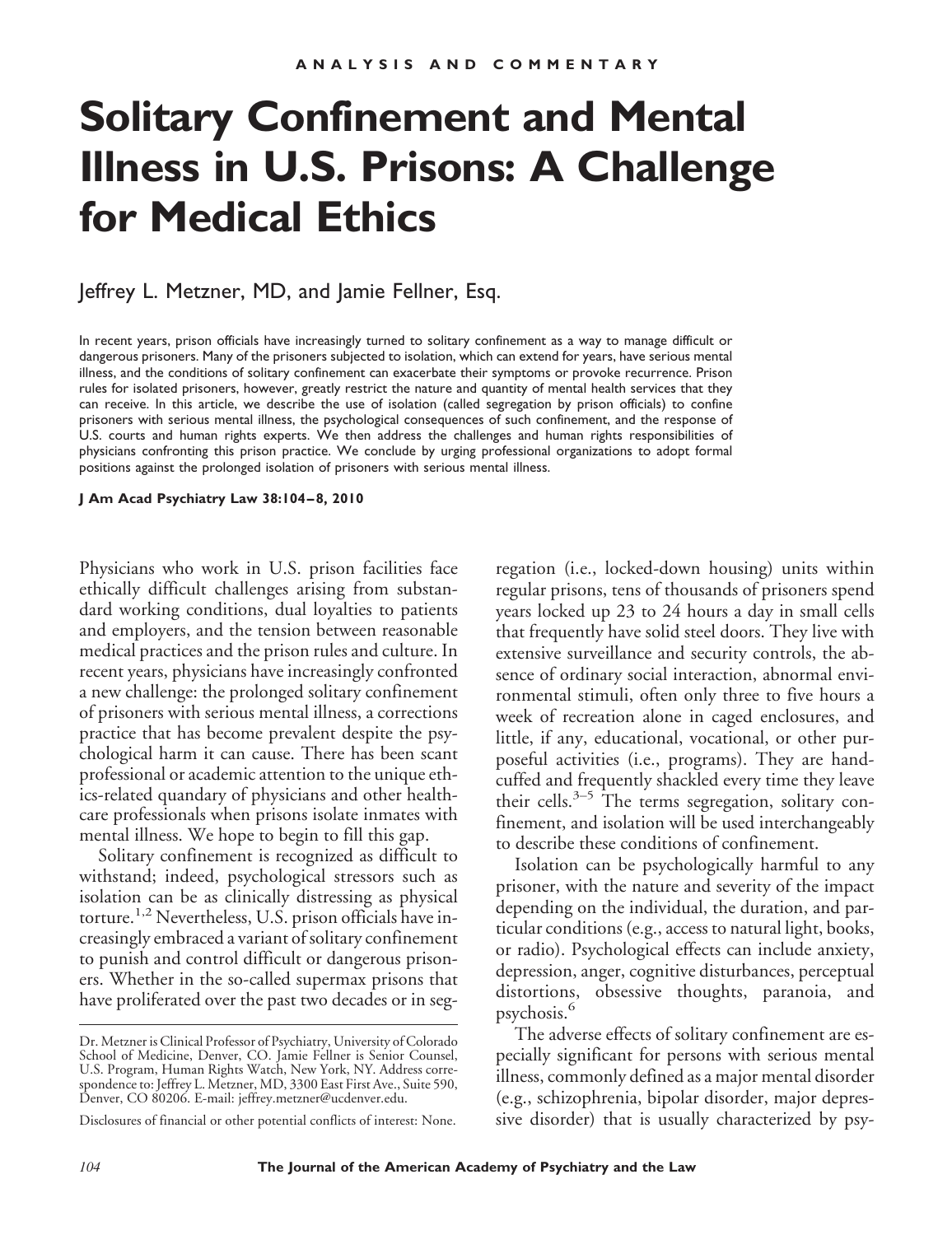## **Metzner and Fellner**

chotic symptoms and/or significant functional impairments. The stress, lack of meaningful social contact, and unstructured days can exacerbate symptoms of illness or provoke recurrence. Suicides occur disproportionately more often in segregation units than elsewhere in prison. $8-10$  All too frequently, mentally ill prisoners decompensate in isolation, requiring crisis care or psychiatric hospitalization. Many simply will not get better as long as they are isolated.

Mental health professionals are often unable to mitigate fully the harm associated with isolation. Mental health services in segregation units are typically limited to psychotropic medication, a health care clinician stopping at the cell front to ask how the prisoner is doing (i.e., mental health rounds), and occasional meetings in private with a clinician.<sup>7</sup> Individual therapy; group therapy; structured educational, recreational, or life-skill-enhancing activities; and other therapeutic interventions are usually not available because of insufficient resources and rules requiring prisoners to remain in their cells. $<sup>11</sup>$ </sup>

The use of segregation to confine the mentally ill has grown as the number and proportion of prisoners with mental illness have grown. Although designed and operated as places of punishment, prisons have nonetheless become *de facto* psychiatric facilities despite often lacking the needed mental health services.<sup>7</sup> Studies and clinical experience consistently indicate that 8 to 19 percent of prisoners have psychiatric disorders that result in significant functional disabilities, and another 15 to 20 percent require some form of psychiatric intervention during their incarcera- $\frac{1}{2}$  Sixty percent of state correctional systems responding to a survey on inmate mental health reported that 15 percent or more of their inmate population had a diagnosed mental illness.<sup>13</sup>

Despite significant improvements in correctional mental health services, often related to litigation and development of standards and guidelines by the National Commission on Correctional Health Care (NCCHC), the American Psychiatric Association (APA), and other professional organizations, in many prisons the services remain woefully inadequate. Relative to the number of prisoners needing help, there is an insufficient number of qualified staff, too few specialized facilities, and few programs.<sup>7</sup> Mindful of budget constraints and scant public support for investments in the treatment (as opposed to punishment) of prisoners, elected officials have been reluctant to provide the funds and leadership needed to ensure that prisons have sufficient mental health resources. Twenty-two of 40 state correctional systems reported in a survey that they did not have an adequate mental health staff.<sup>13</sup>

Persons with mental illness are often impaired in their ability to handle the stresses of incarceration and to conform to a highly regimented routine. They may exhibit bizarre, annoying, or dangerous behavior and have higher rates of disciplinary infractions than other prisoners. Prison officials generally respond to them as they do to other prisoners who break the rules. When lesser sanctions do not curb the behavior, they isolate the prisoners in the segregation units, despite the likely negative mental health impact. Once in segregation, continued misconduct, often connected to mental illness, can keep the inmates there indefinitely.<sup>7,14</sup>

In class action cases challenging the segregation of inmates with serious mental illness as unconstitutionally cruel because of the psychological harm it can inflict, U.S. federal courts have either issued rulings or accepted settlements that prohibit or sharply curtail the practice. According to one federal judge, putting mentally ill prisoners in isolated confinement "is the mental equivalent of putting an asthmatic in a place with little air. . . . "<sup>15</sup> Unfortunately, except in the small number of prisons governed by the outcome of such litigation, mentally ill prisoners continue to be sent to segregation; indeed, they are often disproportionately represented in segregation units. $16,17$ 

International treaty bodies and human rights experts, including the Human Rights Committee,<sup>18</sup> the Committee against Torture, 19,20 and the U.N. Special Rapporteur on Torture,<sup>21</sup> have concluded that solitary confinement may amount to cruel, inhuman, or degrading treatment in violation of the International Covenant on Civil and Political Rights<sup>22</sup> and the Convention against Torture and other Cruel, Inhuman, and Degrading Treatment or Punishment.<sup>23</sup> They have specifically criticized supermax confinement in the United States because of the mental suffering it inflicts.<sup>19,20</sup> Whatever one's views on supermax confinement in general, human rights experts agree that its use for inmates with serious mental illness violates their human rights.

Principles of ethics regarding beneficence, nonmaleficence, and respect for the rights and dignity of all patients have led international and national profes-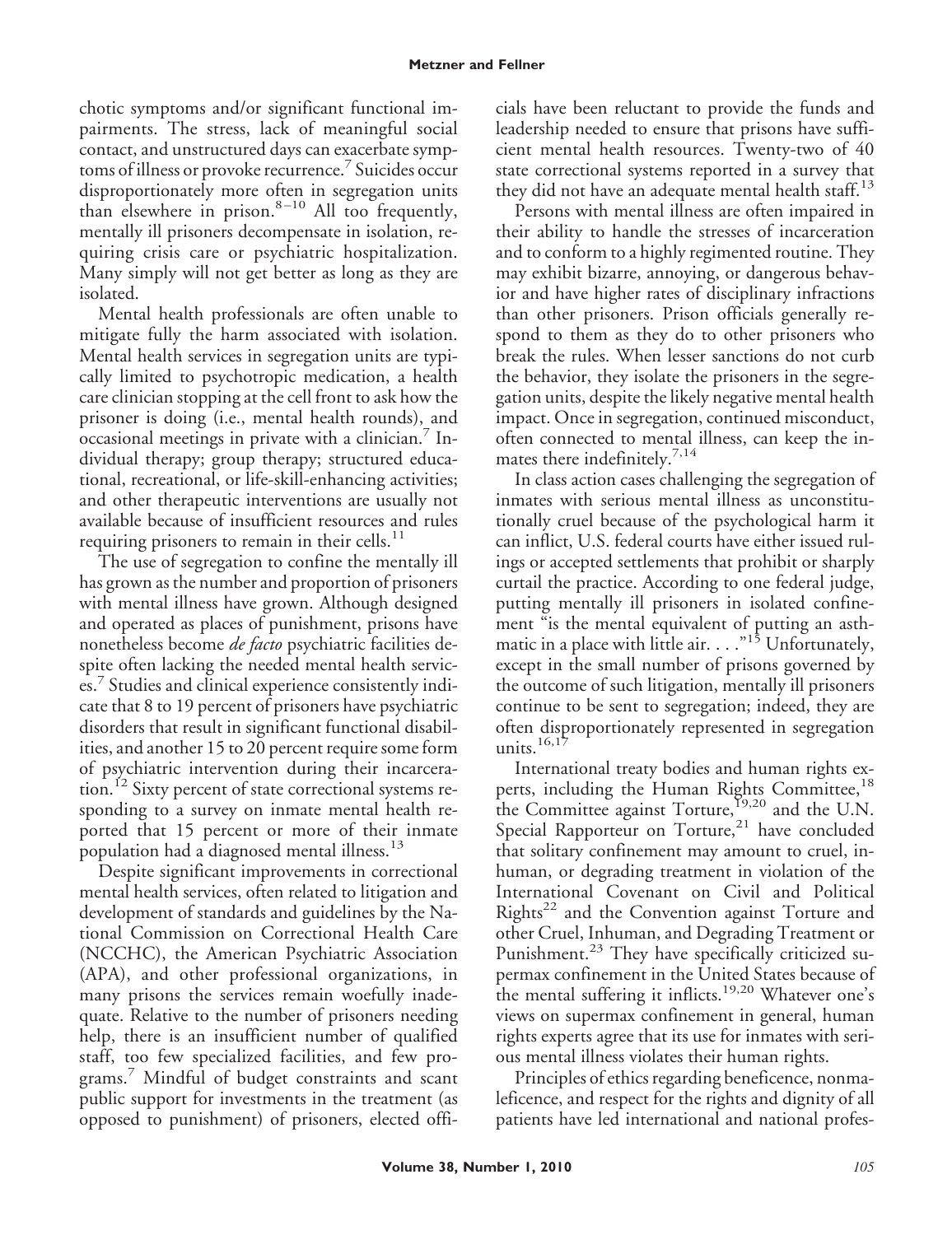sional organizations to affirm that physicians are ethically obligated to refrain from countenancing, condoning, participating in, or facilitating torture or other forms of cruel, inhuman, or degrading treatment.<sup>24-27</sup> Involvement of healthcare practitioners in abusive interrogations recently prompted the American Medical Association<sup>28</sup> and the APA<sup>29</sup> to oppose the participation of physicians in interrogations. Two years ago, the NCCHC issued a position statement that correctional health care professionals "should not condone or participate in cruel, inhumane or degrading treatment of inmates."<sup>30</sup> To date, however, the medical organizations have not formally acknowledged that prolonged isolation of the mentally ill constitutes cruel or inhuman treatment in violation of human rights, nor have they addressed health professionals' ethics-related responsibilities when faced with such cases.

Correctional health care professionals struggle with constrained resources and large caseloads that limit the services they can provide their patients. It is ethical for them to do the best they can under the circumstances rather than resigning, which would result in even fewer services for their patients. But what are practitioners' ethics-related responsibilities when prison officials impose conditions of confinement that exacerbate the symptoms of a prisoner's mental illness?

The ethic-based calculus physicians face when prisoners are isolated for disciplinary or security reasons is different than that created by the struggle with limited resources. Segregation of mentally ill prisoners (or any other prisoner) is not an unintended consequence of tight budgets, for example. It reflects a penal philosophy and the conscious decision by prison officials about whom to isolate, for how long, and under what conditions. If health professionals simply do their rounds but say nothing, are they implicitly legitimizing the segregation of mentally ill prisoners and thereby contributing to the continuation of the harm? What must they do to avoid being complicit in conditions of confinement that may well constitute a human rights violation?

We believe it is ethical for physicians to treat prisoners who have been abused, but they must also take measures to end the abuse. In addition to providing whatever services they can to segregated patients, they should advocate within the prison system for changed segregation policies and, if that fails, they should undertake public advocacy. $31-33$ 

Publically exposing and urging change in harmful prison practices is difficult and, needless to say, can threaten job security, but individual practitioners should not have to wrestle alone with a prison practice that violates human rights norms. Their professional organizations should help them. Through the organizations, health professionals collectively can support colleagues who work in prisons in the quest to ensure ethically defensible correctional policies. The APA<sup>34</sup> and the NCCHC<sup>35</sup> have provided basic frameworks for increased mental health monitoring and treatment of segregated inmates. They must do more, however.

Professional healthcare organizations should acknowledge that prolonged segregation of inmates with serious mental illness violates basic tenets of mental health treatment. The mental health standards of the NCCHC include the "optional recommendation" that mentally ill prisoners be excluded from extreme isolation, $35$  noting in an appendix that clinicians "generally agree that placement of inmates with serious mental illnesses in settings with 'extreme isolation' is contraindicated because many of these inmates' psychiatric conditions will clinically deteriorate or not improve (Working Group on Schizophrenia, 1997)."36,37 In light of that general consensus, shouldn't the NCCHC make the exclusion mandatory, instead of optional? The APA and AMA should also formally adopt a similar position.

However, adopting a similar position is easier said than done. Very few physicians in the APA and AMA have experience or knowledge regarding correctional mental health care, let alone correctional environments in general. They are not familiar with the differences between a general population housing unit and a disciplinary segregation housing unit. Administrative segregation, supermax, rules infractions, mental health rounds, and "kites" are terms most noncorrectional physicians do not understand. In short, we recognize that a serious educational effort must be mounted so that noncorrectional mental health practitioners have a better understanding of the world in which their correctional colleagues work and the unique challenges they face, including the isolation of seriously ill patients for months, even years, that would never be condoned in a noncorrectional mental health setting.

No doubt some correctional mental health clinicians will not agree with us. They may believe the isolation of volatile mentally ill prisoners is necessary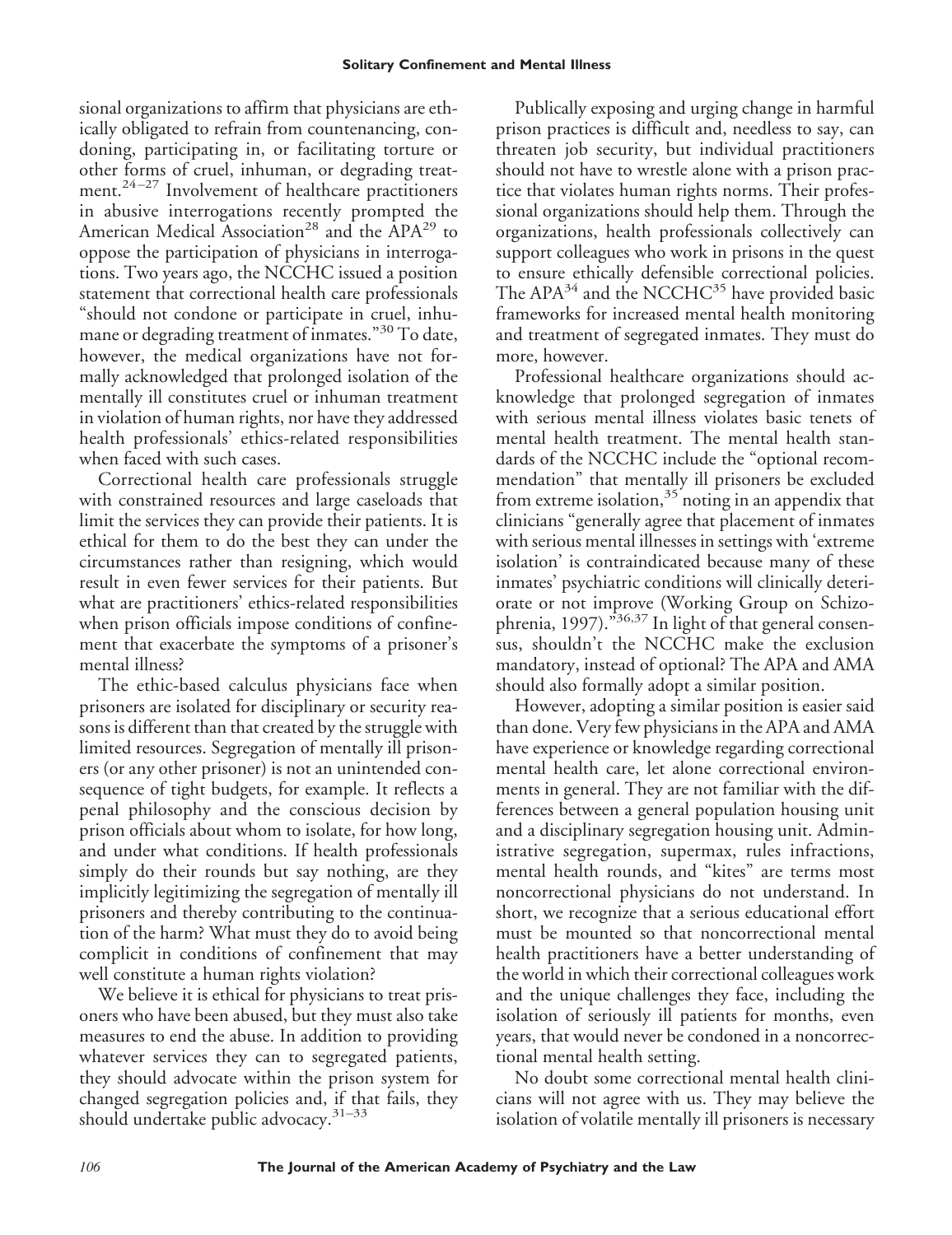for security reasons. They may believe they are guests in the house of corrections who have no business addressing custody policies, or they may have become so accustomed to the extended use of isolation that they have lost sight of its potential to cause psychological harm.

Experience demonstrates that prisons can operate safely and securely without putting inmates with mental illness in typical conditions of segregation. Because of litigation, in some prisons, mentally ill prisoners who would otherwise be locked in their cell for 23 to 24 hours a day are given more time outside their cells, including time in group therapy and other therapeutic interventions.<sup>11</sup> The improved clinical responses of prisoners with mental illness have been achieved without sacrificing needed controls or relinquishing the goal of holding those accountable, whether mentally ill or not, who willfully violate prison rules.

The professional organizations should acknowledge that it is not ethically defensible for health care professionals to acquiesce silently to conditions of confinement that inflict mental harm and violate human rights. They should affirm that practitioners are ethically obligated, not only to treat segregated inmates with mental illness, but also to strive to change harmful segregation policies and practices.<sup>31–33</sup> Finally, the organizations should not be content with clarifying the ethics-related responsibilities of individual practitioners in these circumstances. They should actively support practitioners who work for changed segregation policies, and they should use their institutional authority to press for a nationwide rethinking of the use of isolation. The medical professions' commitment to ethics and human rights would be well served by such steps.

## **References**

- 1. Reyes H: The worst scars are in the mind: psychological torture. Int Rev Red Cross 89:591– 617, 2007
- 2. Basoglu M, Livanou M, Crnobaric C: Torture vs. other cruel, inhuman and degrading treatment: is the distinction real or apparent? Arch Gen Psychiatry 64:277– 85, 2007
- 3. Riveland C: Supermax prisons: overview and general considerations. Washington, DC: U.S. Department of Justice, National Institute of Corrections, January 1999
- 4. Fellner J, Mariner J: Cold storage: super-maximum security confinement in Indiana. Human Rights Watch, October 1997
- 5. Commission on Safety and Abuse in America's Prisons: Confronting confinement: a report of the Commission on Safety and Abuse in America's Prisons. Washington, DC: Vera Institute of Justice, June 2006, pp 52-61. Available at http://www.prisoncommission. org/pdfs/Confronting\_Confinement.pdf. Accessed May 12, 2009
- 6. Smith PS: The effects of solitary confinement on prison inmates: a brief history and review of the literature. Crim Just 34:441–568, 2006
- 7. Abramsky S, Fellner J: Ill-equipped: US prisons and offenders with mental illness. Human Rights Watch, 2003, pp 145– 68
- 8. Patterson RF, Hughes K: Review of completed suicides in the California Department of Corrections and Rehabilitation, 1999 to 2004. Psychiatr Serv 59:677– 81, 2008
- 9. White T, Schimmel D, Frickey R: A comprehensive analysis of suicide in federal prisons: a fifteen-year review. J Correct Health Care 9:321-43, 2002
- 10. Hayes LM: Prison guide: an overview and guide to prevention. Washington, DC: U.S. Department of Justice, National Institute of Corrections, 1995. Available at http://www.nicic.org/pubs/ 1995/012475.pdf. Accessed May 13, 2009
- 11. Metzner JL, Dvoskin JA: An overview of correctional psychiatry. Psychiatr Clin North Am 29:761–72, 2006
- 12. Metzner JL: Class action litigation in correctional psychiatry. J Am Acad Psychiatry Law 30:19 –29, 2002
- 13. Hill C: Inmate mental health care. Correct Compend 29:15–31, 2004
- 14. Fellner J: A corrections quandary: mental illness and prison rules. Harv CR-CL L Rev 41:391-412, 2006
- 15. Madrid v. Gomez, 889 F. Supp. 1146, 1265 (N.D. Cal. 1995)
- 16. Lovell D: Patterns of disturbed behavior in a supermax prison. Crim Just Behav 35:985–1004, 2008
- 17. O'Keefe M, Schnell MJ: Offenders with mental illness in the correctional system. J Offend Rehabil 45:81–104, 2007
- 18. United Nations Human Rights Committee: CCPR General comment No. 20: replaces general comment 7 concerning prohibition of torture, or other cruel, inhuman or degrading treatment or punishment. New York: UNHRC, 1992
- 19. United Nations Human Rights Committee: Consideration of reports submitted by States parties under Article 40 of the Covenant, concluding observations of the Human Rights Committee, United States of America. New York: UNHRC, UN Doc. CCPR/ C/USA/CO/3, 2006
- 20. United Nations Committee Against Torture: Consideration of reports submitted by States parties under Article 19 of the Convention, Conclusions and Recommendations of the Committee Against Torture, United States of America. New York: UN Committee Against Torture, UN Doc. CAT/C/USA/CO/2, 2006
- 21. Interim Report of the Special Rapporteur on Torture and Other Cruel, Inhuman or Degrading Treatment or Punishment. UN General Assembly. New York: United Nations, UN Doc. A/63/ 175:18 –21, 2008
- 22. International Covenant on Civil and Political Rights. Available at http://www1.umn.edu/humanrts/instree/b3ccpr.htm*.* Accessed January 29, 2010
- 23. Convention Against Torture and Other Cruel, Inhuman or Degrading Treatment or Punishment. Available at http://www1. umn.edu/humanrts/instree/h2catoc.htm. Accessed January 29, 2010
- 24. World Medical Association: Guidelines for medical doctors concerning torture and other cruel, inhuman or degrading treatment or punishment in relation to detention and imprisonment. Adopted by the 29th WMA Assembly, Tokyo, Japan, October 1975
- 25. American Medical Association: Code of Medical Ethics. Opinion 2.067, Torture, 1999
- 26. The World Psychiatric Association: Madrid Declaration on Ethical Standards for Psychiatric Practice. Approved by the WPA General Assembly, 1996
- 27. American Medical Association: H-65.997, Human Rights. Health and ethics policies of the AMA House of Delegates. Adopted December 1978